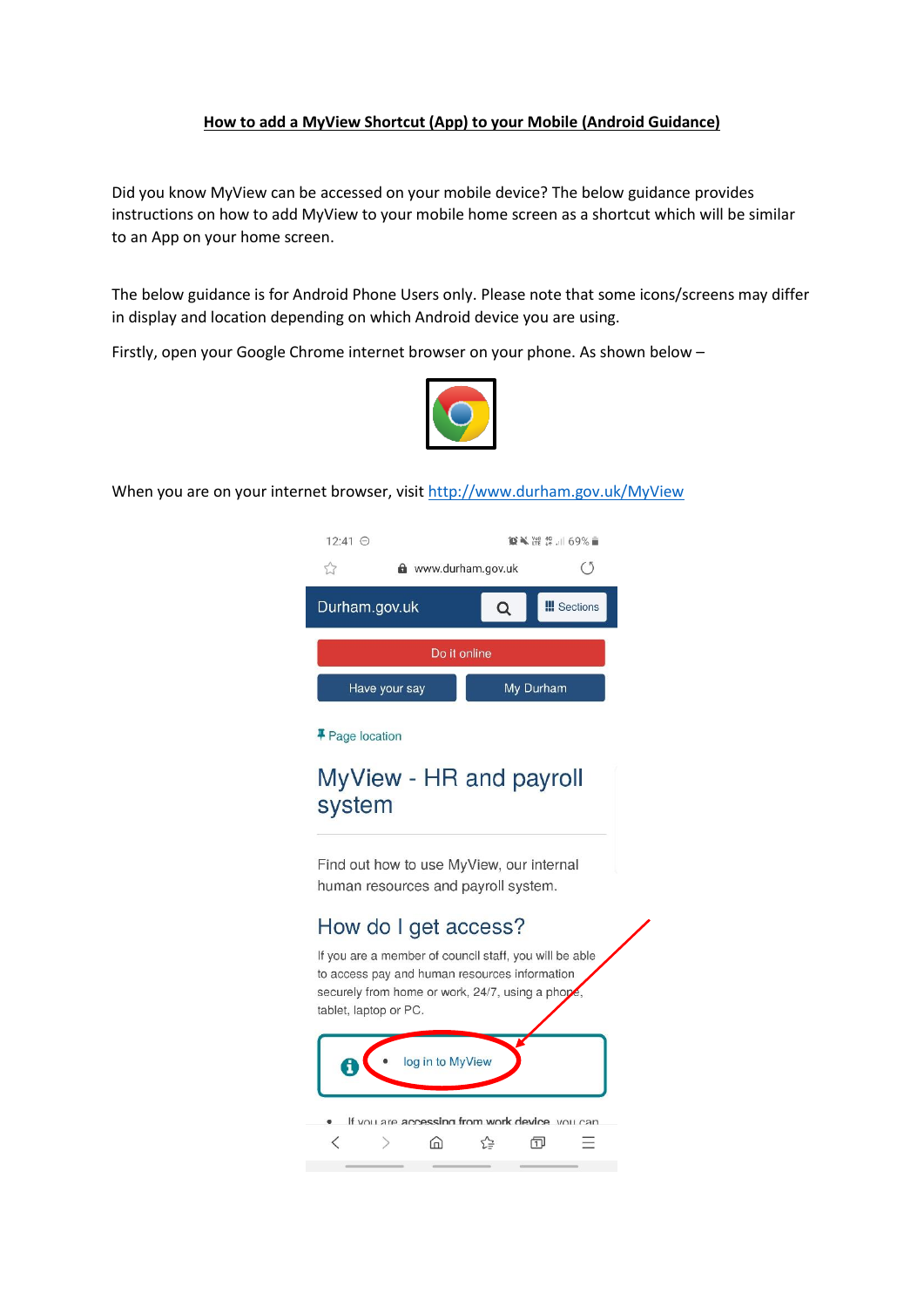Select the [log in to MyView link] and this will open the MyView log in screen.

When you are on the login screen (as below) select the browser menu icon (the icon may differ in its display and location depending on which Android device you are using).

| 12:13 ℮       | <b>■ ※ ¥ ¥ ¥ 49 .</b> 1 75%                                                                                                                                                                        |  |
|---------------|----------------------------------------------------------------------------------------------------------------------------------------------------------------------------------------------------|--|
|               | <b>a</b> :://hrselfservice.durham.gov.uk<br>∩                                                                                                                                                      |  |
|               | <b>Durham</b><br>County Council                                                                                                                                                                    |  |
|               | MyView                                                                                                                                                                                             |  |
| Sign In       |                                                                                                                                                                                                    |  |
|               | your employee number                                                                                                                                                                               |  |
|               |                                                                                                                                                                                                    |  |
| your password |                                                                                                                                                                                                    |  |
| ≙             |                                                                                                                                                                                                    |  |
|               | Sign In v                                                                                                                                                                                          |  |
|               | Forgotten your password?                                                                                                                                                                           |  |
|               |                                                                                                                                                                                                    |  |
|               |                                                                                                                                                                                                    |  |
|               | <b>Welcome to MyView Dashboard</b><br>Welcome to MyView Dashboard, the Durham<br>County Council self-service application, which<br>allows you to access and amend your personal<br>details online. |  |
|               | <b>Pennies From Heaven</b>                                                                                                                                                                         |  |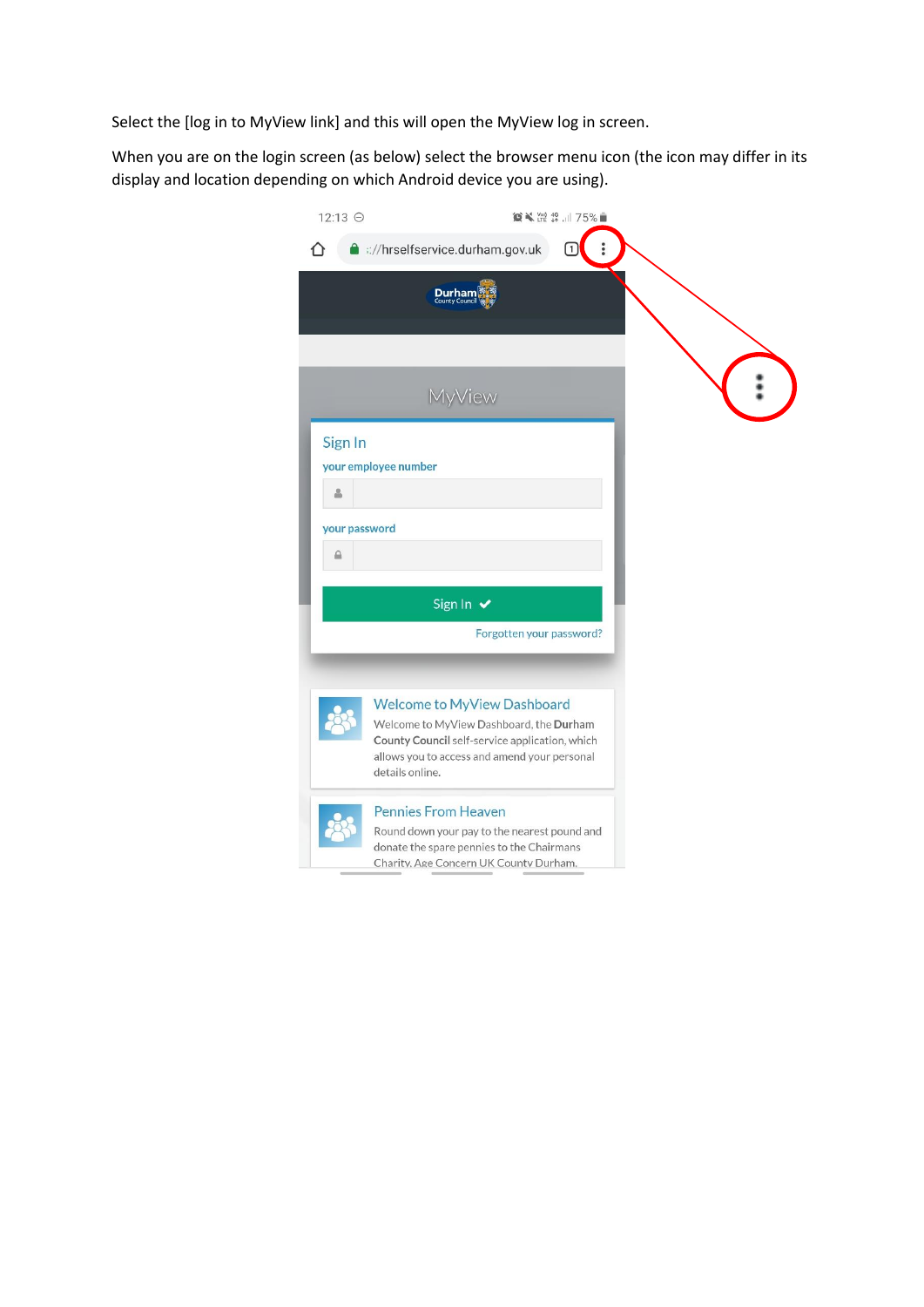This will then display several phone options. Locate the 'Add to Home Screen' option, as shown below (the option may differ from the below screenshot in its name and location depending on which Android device you are using). Select [Add to Home Screen]

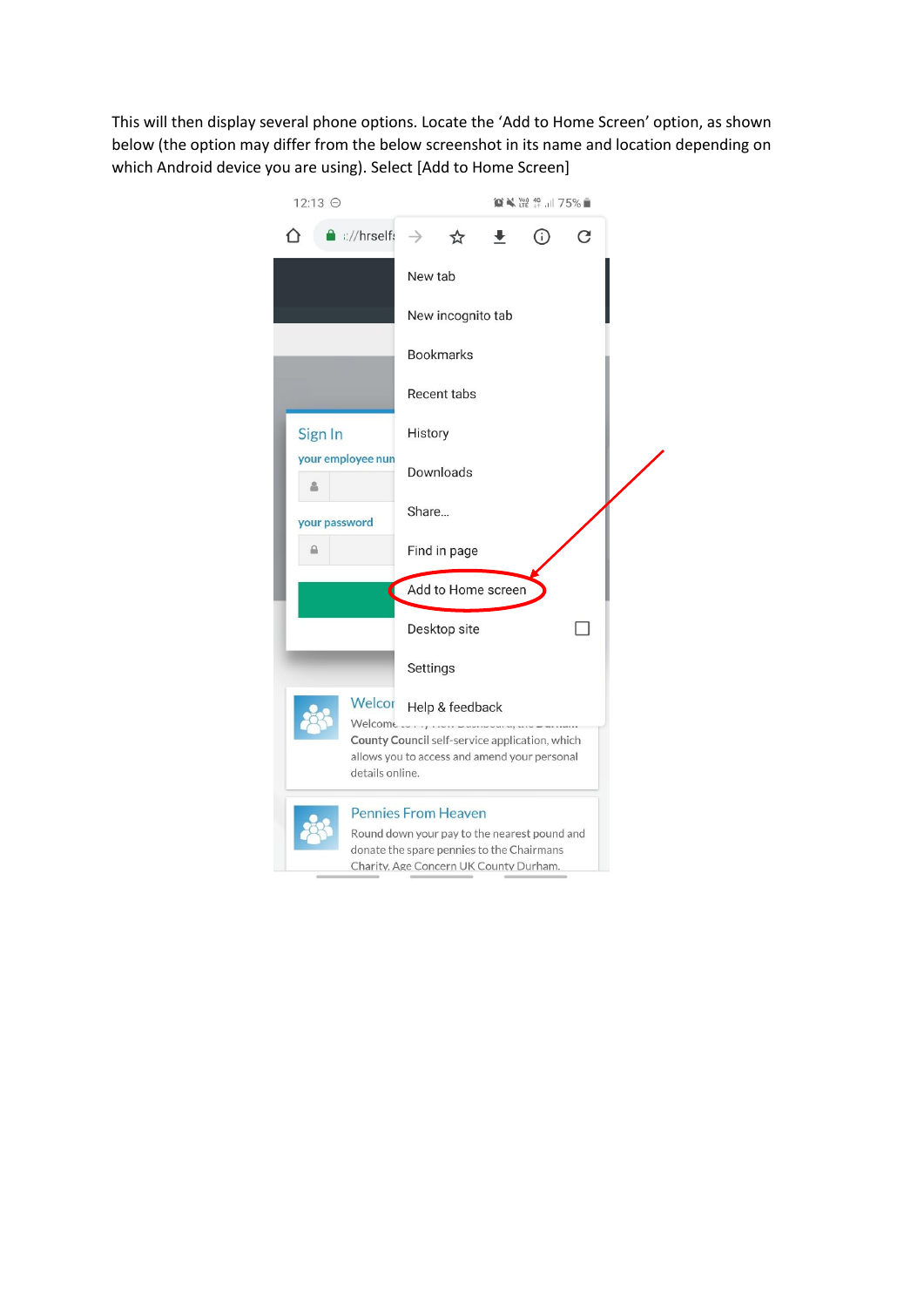You will then be presented with a pop up titled [Add to Home Screen], as shown below.



The shortcut will automatically be titled [Welcome – MyView], but you are able to rename it to something else if you wish. Click [Add] as shown below.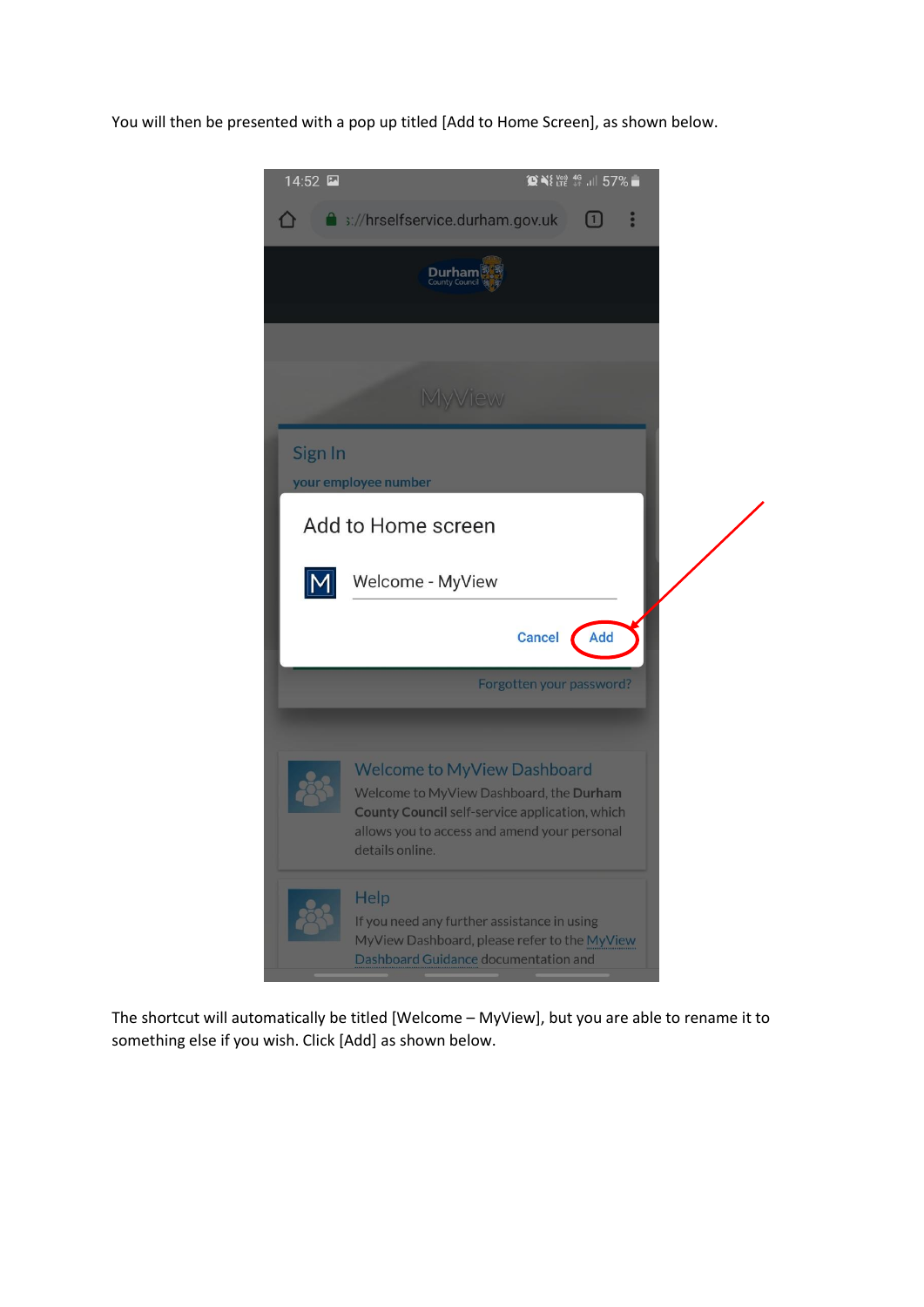You will then be presented with another pop up titled [Add to Home Screen?] to verify the shortcut that is being added to the home screen. Click [Add] again to verify you want the shortcut adding to your home screen.

| 14:52         |                                                    |              | <b>ONE YELL 46 JUL 57%</b> |  |
|---------------|----------------------------------------------------|--------------|----------------------------|--|
|               | 1 ://hrselfservice.durham.gov.uk 1                 |              | å                          |  |
|               | Durham                                             |              |                            |  |
|               | MyView                                             |              |                            |  |
|               |                                                    |              |                            |  |
| Sign In       | your employee number                               |              |                            |  |
| å.            |                                                    |              |                            |  |
| your password |                                                    |              |                            |  |
| $\triangle$   |                                                    |              |                            |  |
|               | Sign In ✔                                          |              |                            |  |
|               | Add to Home screen?                                |              |                            |  |
| Home screen.  | Touch and hold an icon or tap Add to add it to the |              |                            |  |
|               | Welcome - MyView                                   | $1 \times 1$ |                            |  |
|               |                                                    |              |                            |  |
|               | <b>Cancel</b>                                      | Add          |                            |  |
|               | Dashboard Guidance documentation and               |              |                            |  |